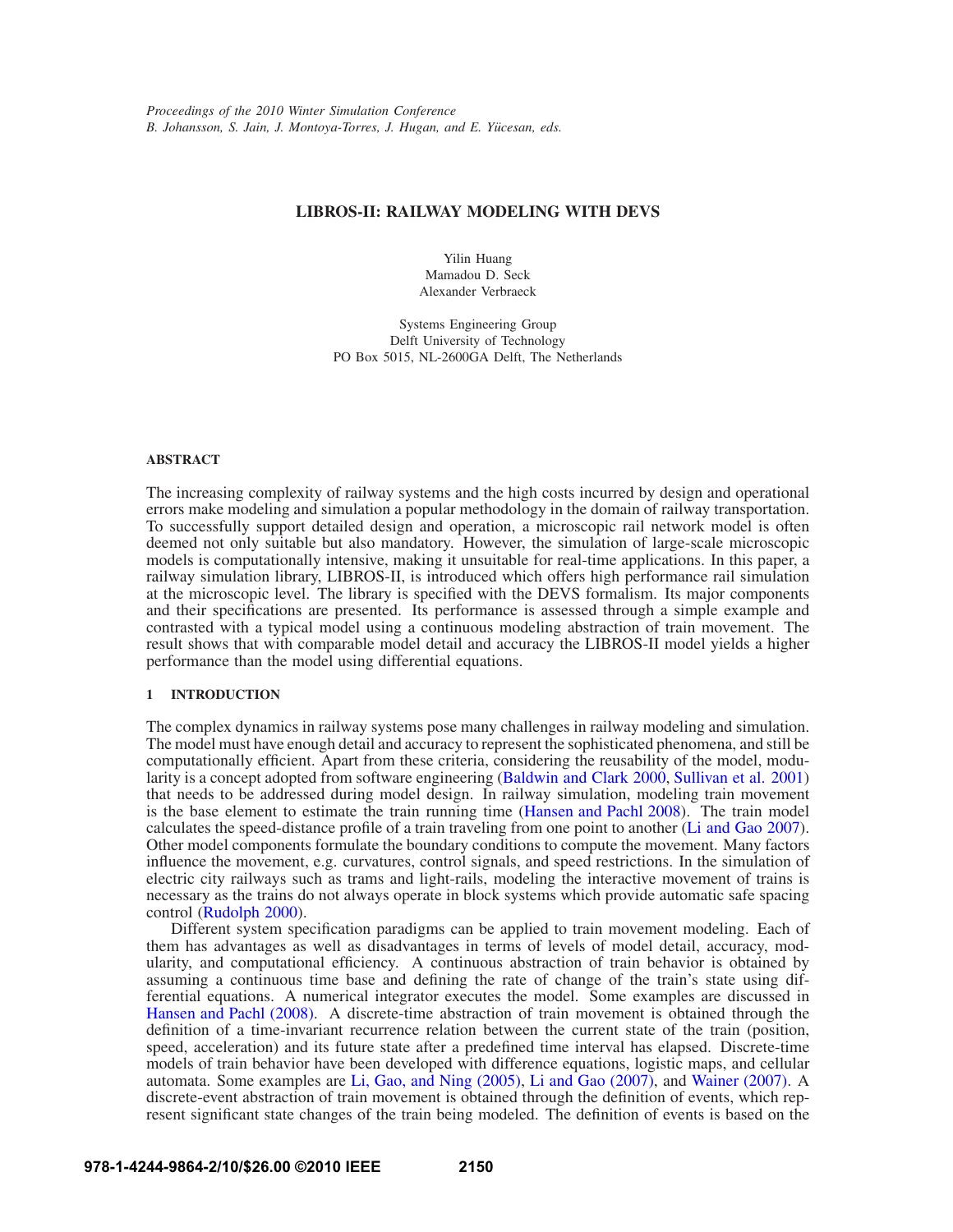*Huang, Seck and Verbraeck*



Figure 1: The library dependency.

model's purpose and/or the modelers' interest. Some examples are Middelkoop and Bouwman (2001), Lu, Dessouky, and Leachman (2004), and Li, Mao, and Gao (2009).

The choice of the time interval in both discrete-time and continuous modeling approaches is basically a trade-off between computational efficiency and simulation accuracy. The smaller the time step, the more accurate and the least computationally affordable. Owing to a longer tradition, the continuous modeling style appears to be the most intuitive approach. Well known equations, e.g. equations of motion, can be directly applied without further modeling effort. Although the discreteevent approach is often the most efficient (Zeigler and Lee 1998, Giambiasi, Escude, and Ghosh 2000, Kofman 2003) among the three, it requires a careful analysis and design of the model.

The open source java Library for Rail Operations Simulation (LIBROS) is discussed in the works of Kanacilo and Verbraeck (2005), Kanacilo and Verbraeck (2006), Kanacilo and Verbraeck (2007), and Kanacilo and Oort (2008). In LIBROS, train movement is represented by differential equations. The other components, e.g. sensors and control signals, are modeled with discrete-event abstraction. In this paper, we introduce LIBROS-II, in which the railway components are modeled using the Discrete Event System Specification (DEVS) formalism (Zeigler, Praehofer, and Kim 2000). The underlying simulator of LIBROS and LIBROS-II is DSOL, the Distributed Simulation Object Library (Jacobs, Lang, and Verbraeck 2002, Jacobs 2005). DSOL is a java suite for continuous and discreteevent simulation. It consists of components including an event-scheduler, a DEVS simulator (only the event-scheduling part), DESS and DEVDESS simulators, probability distributions, etc. As a recent development, the Event-Scheduling DEVS library (ESDEVS) (Seck and Verbraeck 2009) implements the parallel DEVS formalism on top of the DSOL library. The ESDEVS is based on the eventscheduling worldview, wherein executions of the internal transition function are scheduled according to the specified time advance function and unscheduled at the reception of external events. The confluent transition function handles the coincidence between internal and external events. Dynamic structure DEVS is also implemented in the ESDEVS library so that components and coupling relations can be added and removed dynamically during simulation runtime.

Figure 1 shows the dependency between LIBROS, LIBROS-II, ESDEVS and DSOL. Apart from statistics and animation services, LIBROS relies on DSOL's DEVDESS simulator while LIBROS-II inherits ESDEVS. In both ways, the separation of concerns between models and simulators is respected. The rest of the paper is organized as following. In the next Section, LIBROS is briefly reviewed. Section 3 presents the major components and model specifications in LIBROS-II. A simple example is given in Section 4. Test models are built with both LIBROS and LIBROS-II libraries. Their performances are compared.

## **2 THE MODELS IN LIBROS**

In LIBROS, each track segment is an ordered pair of nodes. The position of an infrastructure element, e.g. a sensor, a control signal or a stop, is defined in association with a track; i.e. each element has a relative position to the track segment where it is located. The train movement is modeled by differential equations solved by the Runge-Kutta integrator in DSOL. In each integration time-step ∆*t*, given the instantaneous acceleration rate of a train at time  $t_n$ , it computes the train's speed and position/distance at time  $t_{n+1} := t_n + \Delta t$ . The acceleration rate is determined by whether there are any objects ahead of the train (within certain distance) that would cause the train's speed change, e.g. a speed restriction, a red traffic signal, or another train. If an object changes its state, e.g. a control signal turned from green to red or a preceding train reduced its speed, the object notifies the approaching train using the publish-subscribe (also called event notification) interaction scheme (Eugster et al. 2003). The object-to-object communication in LIBROS (and DSOL) is based on this scheme, which defines a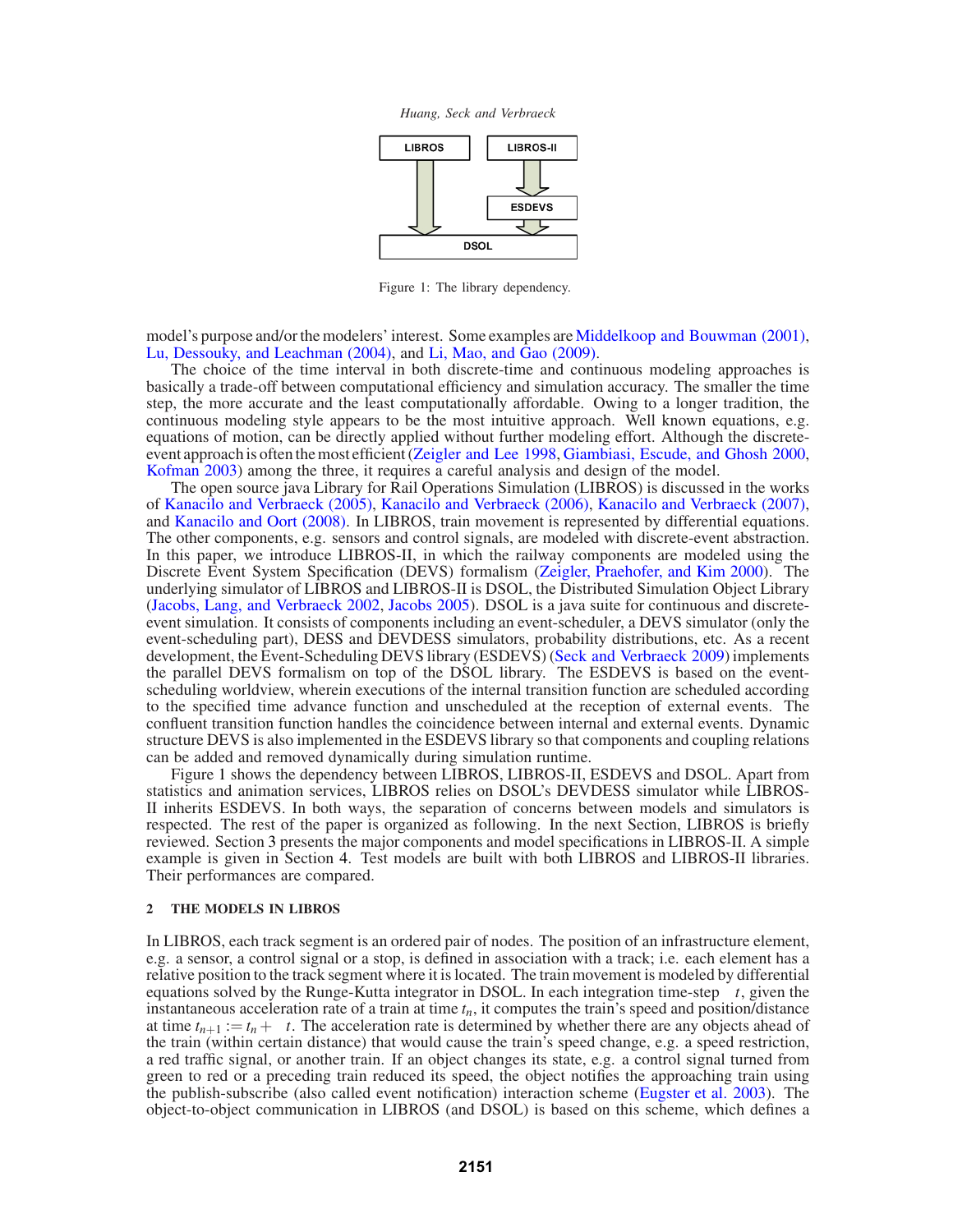non static one-to-many dependency between objects so that when one object changes state, all of its dependents are notified and updated automatically (Gamma et al. 1994). For details, readers may refer to Kanacilo and Verbraeck (2005), Kanacilo and Verbraeck (2006), Kanacilo and Verbraeck (2007), Kanacilo and Oort (2008).

## **3 THE DEVS MODELS IN LIBROS-II**

LIBROS-II is a rail simulation library in which the railway components are defined using the DEVS formalism. In the library, three basic types of the DEVS atomic model are defined. These are train (RailVehicle), track segment (TrackSegment), and control unit (ControlUnit). By "basic type", we mean that the atomic model may have specializations as subtypes. For example, depending on the function of a control unit, it can be a block section control unit, or an intersection control unit. A sensor (Sensor) or a control signal (LinesideSignal) is a specialized form of TrackSegment with length zero. The infrastructure components, e.g. a station, a block section, or an intersection, are coupled models. The LIBROS-II models have the following characteristics: (1) Each track segment has one shape (straight or arc) and one speed limit. If the speed limit of a track segment is not defined (i.e.  $\infty$ ), it complies with the speed limit of its previous track segment. (2) A sensor, a control signal, a control unit, or any of their specializations can only be a sub-component in a coupled infrastructure component. (3) In a coupled infrastructure component, the speed limit of each track segment complies with the speed limit (if defined) of its direct parent component. (4) At any simulation time, a train is linked directly with a track segment. The train has a relative position counting from the starting node of the track segment.

### **3.1 Message Propagation**

The rail infrastructure model, at the lowest description level, is a directed non-planar graph of linked track segments. Each track segment is capable of *message propagation*, which can be along the traffic current or in the opposite direction. A train determines its movement based on the information about the next infrastructure and/or the preceding train. Lacking such information, the train sends a request-message forward. The track segment that gets the message propagates the message until the next infrastructure and/or a preceding train is found. The found object sends a reply-message. The message is propagated back until it reaches the original sender of the request-message.

A simplified example is illustrated in Fig. 2. It is composed of four TrackSegments ( $TS_0 \sim TS_3$ ) and two RailVehicles  $(V_0, V_1)$ . Each TrackSegment has a length  $(L)$  and a speed limit  $(SL)$ . A RailVehicle has its vehicle length (*V L*), position (*P*) relative to the track segment it is linked to, and its current speed limit (*CSL*). (The other attributes are not illustrated.) Supposing that *V*<sup>0</sup> doesn't have information about its next infrastructure nor about the preceding vehicle, it sends a requestmessage. Two message sequences will be generated upon this action: (1)  $M_0, M_1, M_2, M_3, M_4, M_5$ , and (2) (*M*0,*M*1,*M*2,)*M*3′,*M*4′,*M*5′,*M*6,*M*7,*M*8,*M*9.

In sequence (1), it is assumed that  $SL_1 = CSL_0 \vee SL_1 = \infty \wedge SL_2 \neq CSL_0 \wedge SL_2 \neq \infty$ . A Track Segment replies to a request-message when the TrackSegment requires a speed (limit) change of the vehicle approaching. A TrackSegment forwards a request-message to a vehicle closest to its start node, if there is any vehicle linked to it. A message contains information of the sender, the contemplated receiver (if necessary), and the distance between the sender and the receiver. The distance of *M*<sup>9</sup> in



Figure 2: A message propagation example.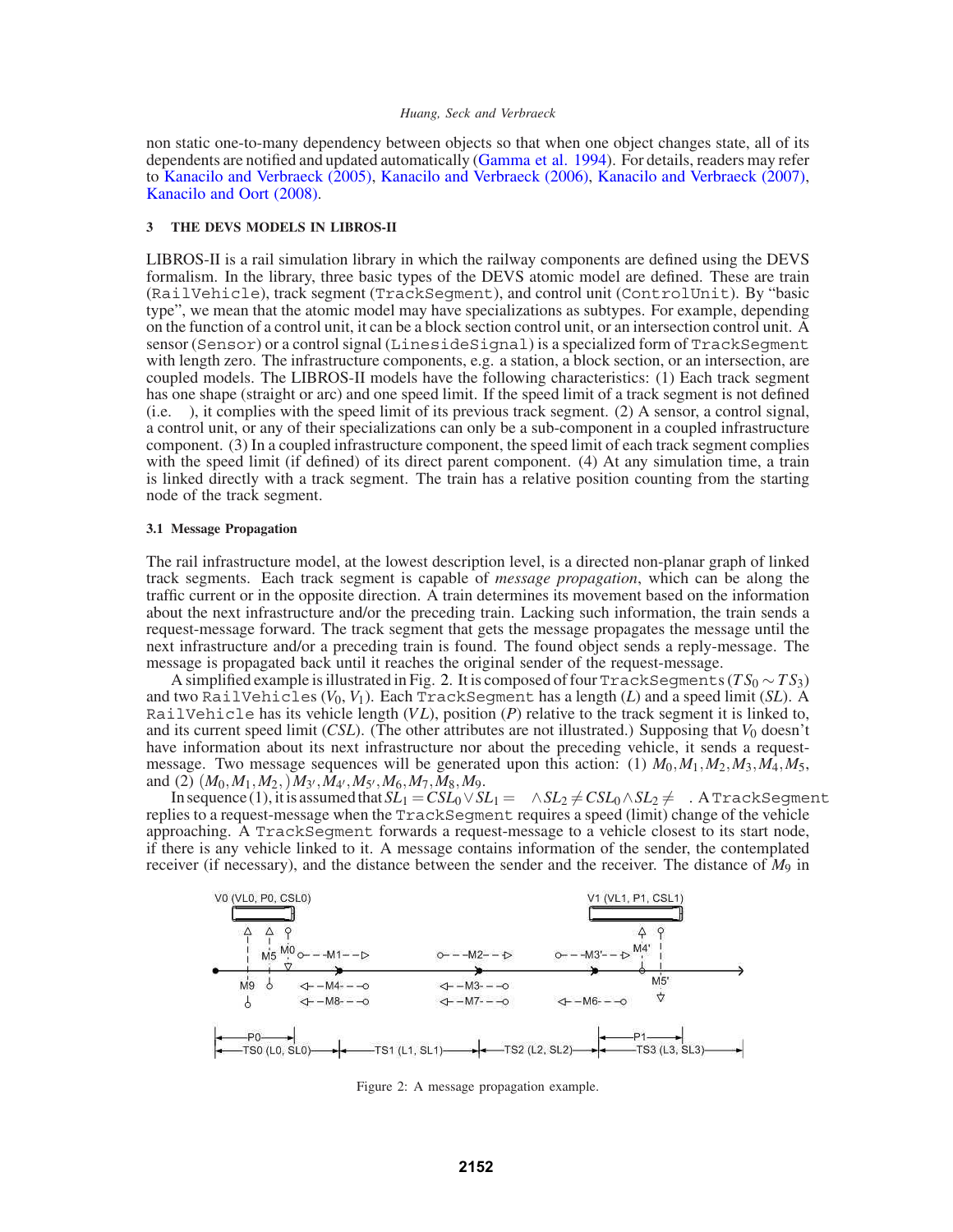

Figure 3: The atomic LIBROS-II models.

sequence (2), for example, is  $M_9 \cdot D = -V L_1 + P_1 + L_2 + L_1 + L_0 - P_0$ . It is accumulated (or deducted) by TrackSegments during the message propagation. (The behavior of a TrackSegment is presented in Section 3.3.) Message propagation involving Sensors and LinesideSignals functions according to the same principle. The only difference is that they always reply to request-messages.

## **3.2 Rail Vehicle**

A RailVehicle's main task is to correctly compute the vehicle's movement based on the information it has about the infrastructure and the preceding vehicle it is approaching. If either information is missing before each movement, the vehicle sends a request-message forward. After the vehicle obtains the reply-message(s), its movement is computed. If its acceleration changes as a result of the computation, the vehicle sends a message backward to inform its succeeding vehicle. (The vehicle sends a message backward every time when its acceleration changes.) A RailVehicle also replies to a request-message from its succeeding vehicle. The atomic RailVehicle's ports are designed as shown in Fig. 3 (A). The model has one input port (I/T), and two outport ports, output forward (O/F) and output backward (O/B). All three ports are linked to the track segment the vehicle is on. The DEVS formalism with port specifications is RailVehicle =  $(X, Y, S, \delta_{ext}, \delta_{int}, \lambda, ta)$  where

 $X = \{(p,m)|p \in \{I/T\}, m \in X_p\}$  is the set of input ports and messages;

 $Y = \{(p,m) | p \in \{O/F, O/B\}, m \in Y_p\}$  is the set of output ports and messages;

 $S = \{ \text{START}, \text{FOLLOW}, \text{MOVE\_TO}\}$  **EXT\_TRACK, WAIT, DWELL, STOP, IDLE** $\} \times X_p \times IS \times \mathfrak{M} \times \mathfrak{M}$  $\mathfrak{I} \times \mathfrak{V}, \, IS = \{v, a, v_{max}, p, vl, \ldots\}$  is the set of RailVehicle's internal state  $(v, v_{max}, p \in \mathbb{R}_0^+, a \in \mathbb{R}^+, a \in \mathbb{R}^+, a \in \mathbb{R}^+, a \in \mathbb{R}^+, a \in \mathbb{R}^+, a \in \mathbb{R}^+, a \in \mathbb{R}^+, a \in \mathbb{R}^+, a \in \mathbb{R}^+, a \in \mathbb{R}^+, a \in \mathbb{$  $ℝ, vl ∈ ℝ<sup>+</sup>$  are the speed, speed limit, position on the track, acceleration, and vehicle length),  $\mathfrak{M} = \{M_0, M_1, \ldots, M_n\}, n \in \{\mathbb{N} \cup \varnothing\},\$ is the set of future movement-trajectory with a total order  $(M_n = \{t_n, v_{fn}, d_n, a_n\}$  is a movement within which the acceleration remains constant,  $t_n, v_{fn}, d_n \in \mathbb{R}^+_0$ ,  $a_n \in \mathbb{R}$  are the time (duration), final speed, total distance, and acceleration of the movement,  $a_i \neq a_{i+1}$ ,  $i < n$ ),  $\mathfrak{I} = \{d_I, v_{ex}, \ldots\}$  is the set of information of the next infrastructure  $(d_I, v_{ex} \in \mathbb{R}^+_0)$  is the distance to and speed limit of the next infrastructure),  $\mathfrak{V} = \{d_V, v_V, a_V\}$  is the set of information of the preceding vehicle  $(d_V \in \mathbb{R}^+, v_V \in \mathbb{R}_0^+, a_V \in \mathbb{R}$  are the distance to the preceding vehicle, and its speed and acceleration);

 $\delta_{ext}(phase, \sigma, IS, M', e, (p, m)) :=$ 

1. if  $M' \neq \emptyset \land e \neq 0$ , update current movement and internal state:  $M' = \mathfrak{f}(M',e)$ ,  $IS = \mathfrak{f}(IS,M',e)$ , 2.  $\sigma = \sigma - e$ ,

3. if *m*.*receiver*  $==$  *this*.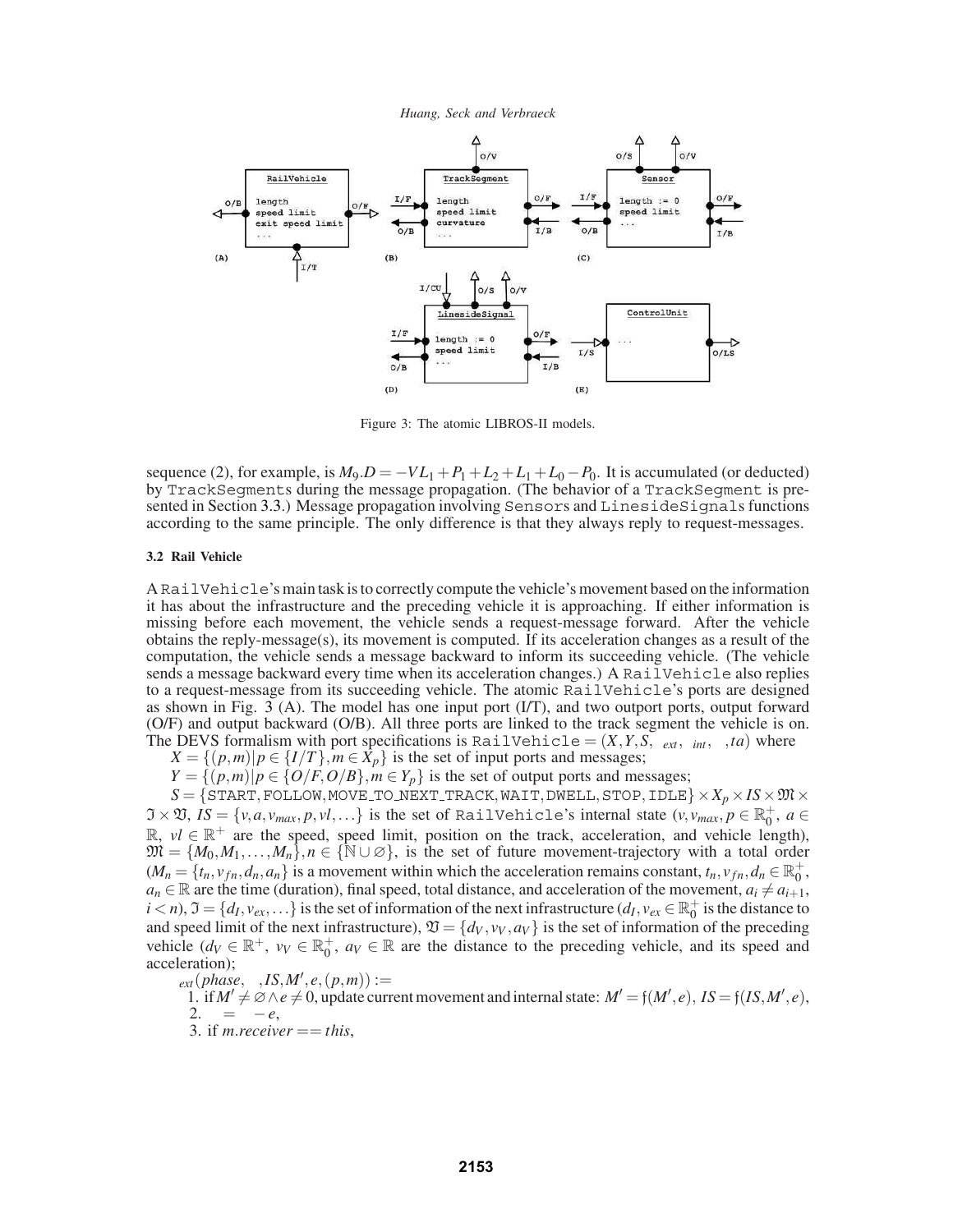if  $m.type == request\_message$ ,  $send\_message\_backward = true$ ,  $\sigma = 0$ , else, (1) if *m.sender* == *vehicle*, update information of the preceding vehicle:  $\mathfrak{V} = m.info$ , else, update information of the next infrastructure:  $\mathfrak{I} = m.info$ , (2) if *phase*  $\notin$  {WAIT, DWELL}, a. compute movement:  $(\mathfrak{M}, phase) = \mathfrak{g}(\mathfrak{I}, \mathfrak{V}, I\mathfrak{S}),$ b. if  $\mathfrak{M} = \emptyset$ ,  $M' = \emptyset$ ,  $\sigma = \infty$ , else,  $\sigma = 0$ , if  $a \neq a_0$ ,  $a = a_0$ , send message backward = true;  $\delta_{int}(\mathfrak{M}) :=$ if  $\mathfrak{M} \neq \emptyset$ , 1. if  $a \neq a_0$  ( $a_0 \in M_0 \in \mathfrak{M}$ ), (1)  $a = a_0$ , update internal state:  $IS = f(IS, M', e)$ , (2) update information of the preceding vehicle and next infrastructure:  $\mathfrak{I} = \mathfrak{f}(\mathfrak{I},M',e), \, \mathfrak{V} = \mathfrak{f}(\mathfrak{V},M',\overline{e}),$ 2. *send message backward* = *true*,  $\sigma = t_0$  ( $t_0 \in M_0 \in \mathfrak{M}$ ), 3.  $M' = M_0$ , remove  $M_0$  from  $\mathfrak{M}$ : if  $\#\mathfrak{M} == 1$ ,  $\mathfrak{M} = \emptyset$ , else,  $M_{n-1} = M_n$ ,  $M_n = \emptyset$ , else, if *phase* ∈ {START,MOVE TO NEXT TRACK,FOLLOW}, 1. if *phase* == MOVE\_TO\_NEXT\_TRACK, (1) link vehicle to next track:  $h(\mathfrak{I}), p = 0$ , (2) if *not*  $\Im$ *-entered stopping -place*, clear information of the next infrastructure:  $\Im = \emptyset$ ,  $\Im = \emptyset$ ,  $\gcd$  *send message f oreward* = *true*,  $\sigma = 0$ ,  $\mathit{phase} = \text{IDLE}$ , else, a. compute movement:  $(\mathfrak{M}, phase) = \mathfrak{g}(\mathfrak{I}, \mathfrak{V}, IS),$ b. if  $\mathfrak{M} = \emptyset$ ,  $M' = \emptyset$ ,  $\sigma = \infty$ , else,  $\sigma = 0$ , if  $a \neq a_0$ ,  $a = a_0$ , send message backward = true; else if *phase* == STOP, if  $\Im$ *at\_stopping\_place*,  $\sigma = t_{dwell}(\tau_{dwell} \in \Im)$ , *phase* = DWELL, clear information of the station:  $\mathfrak{I} = \emptyset$ , else if  $\mathfrak{I}$ *.scheduled\_waiting*,  $\sigma = t_{wait}(t_{wait} \in \mathfrak{I})$ , *phase* = WAIT, else,  $\sigma = \infty$ ,<br>else if *phase*  $\in$  {DWELL, WAIT},  $\sigma = 0$ , *phase* = START; else  $\sigma = \infty$ ; λ(*send message f orward*, *send message backward*) := 1. if *send\_message\_forward*, send message forward:  $(p,m) = (O/F, m(d = -p)),$ 2. if *send\_message\_backward*, send message backward:  $(p,m) = (O/B, m(d = p - vl))$ ;  $ta = \sigma$ .

In *compute movement* ( $\mathfrak{M}, phase$ ) =  $\mathfrak{g}(\mathfrak{I},\mathfrak{V},IS)$ , the RailVehicle's future movement-trajectory is computed based on the information of the next infrastructure and the preceding vehicle (if it exists). A movement-trajectory may consist of several movements. Within each movement the acceleration remains constant. As each track segment has only one speed limit, one movement-trajectory is rather simple. Let's first consider the situation without a preceding vehicle as shown in Fig. 4. A vehicle is at track segment  $TS_i$ , and there is a track segment  $TS_j$  at distance *d* which requires a speed change. The speed limit of  $TS_j$ , is called *maximum exit speed*  $v_{ex}$  (Hansen and Pachl 2008). The current speed limit is  $v_{max}$ . The general form of the movement-trajectory consists of three movements, i.e.



Figure 4: The general form of the movement-trajectory.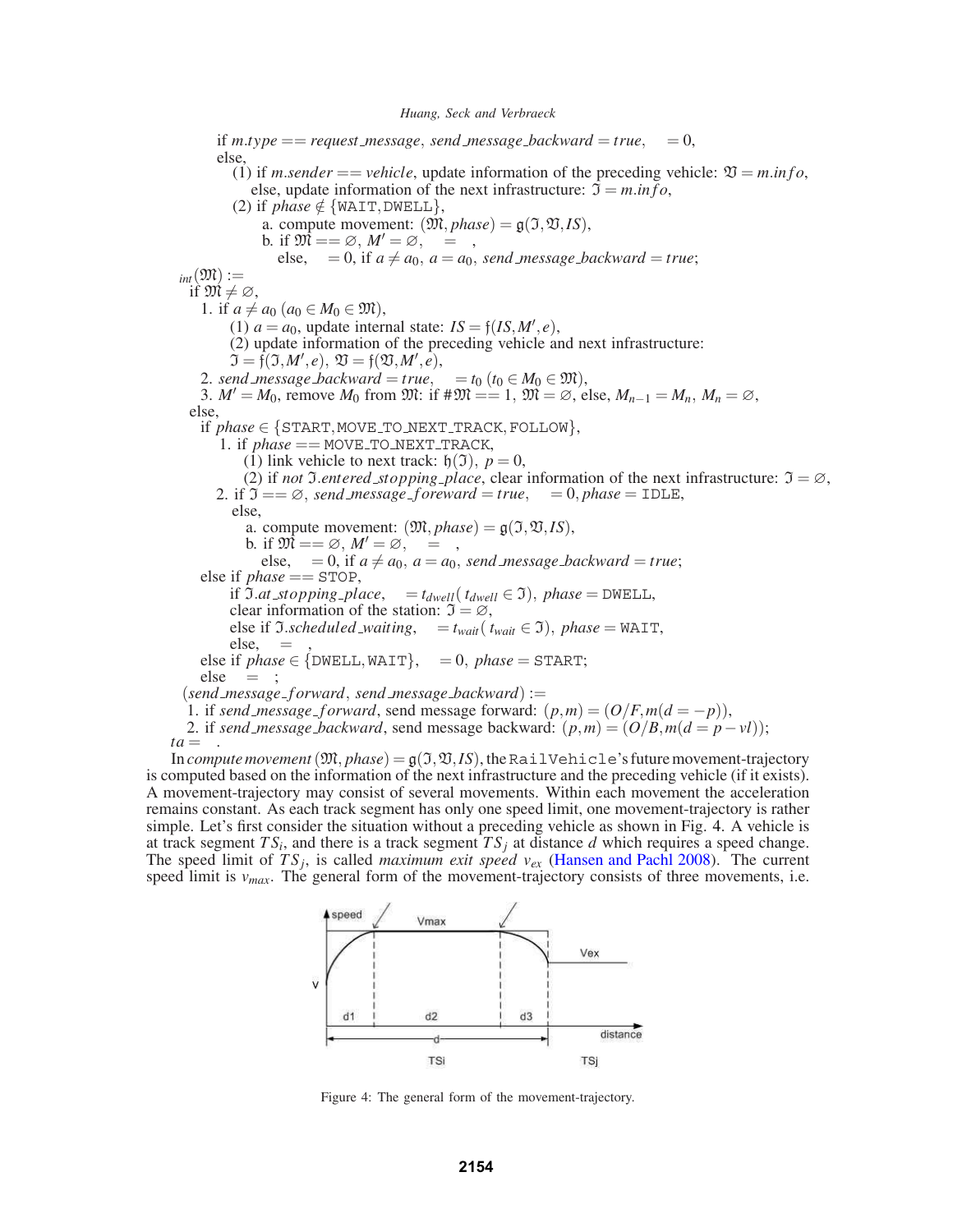acceleration, cruising, and braking. If the current speed  $v$  of the vehicle equals to  $v_{max}$ , or  $v_{ex}$  is not less than  $v_{max}$ , the part of  $d_1$  or  $\bar{d_3}$  falls out. In other cases, if the sum of  $d_1$  and  $d_2$  is greater than *d*, the vehicle is unable to accelerate until *vmax*. Thus the movement-trajectory may have only one acceleration or braking curve, or nothing at all if the vehicle is unable to drive (e.g. *vex* is zero in case of a red traffic signal). The next *phase* can be set to MOVE TO NEXT TRACK or STOP after the computation. When the vehicle has an acceleration change, it sends a message backward to inform the succeeding vehicle (if any). Before completing one movement-trajectory, if the vehicle receives a message from the next infrastructure or a preceding vehicle (which indicates their state change), the movement-trajectory will be recomputed.

With a preceding vehicle, both vehicles' speed, acceleration, and their distance are needed to first compute if the succeeding vehicle needs to brake (to avoid a collision with the preceding vehicle) before it reaches the next infrastructure. If not, the preceding vehicle is momentarily irrelevant so that the movement-trajectory is computed as described in the previous paragraph. Otherwise, if the anticipated collision point is not farther than the next infrastructure, the distance to the collision point that deducts a safety distance is used as *d* and the preceding vehicle's final speed is used as *vex* to compute the movement-trajectory. The next *phase* may be set to FOLLOW or STOP. If the collision point is farther than the next infrastructure, the speed at which the preceding vehicle enters the next infrastructure plus a safety distance is used as *vex* of the next infrastructure to compute the movement-trajectory. In this case, the *phase* may be set to MOVE TO NEXT TRACK or STOP.

When a vehicle is at *phase* STOP, it can have a transition to *phase* DWELL or WAIT (a timed waiting), or enter a passive mode waiting for the arrival of a backward message that indicates the vehicle can drive again, e.g. the preceding vehicle starts to drive or the traffic signal turns green. At the end of a movement-trajectory, if the vehicle reaches the next infrastructure, it links itself to the next track  $\mathfrak{h}(\mathfrak{I})$ . The couplings to the current track will be disconnected, the atomic RailVehicle model is removed from its parent model and added to the parent model of the next track, new couplings to the next track are set up, and the position on the new track is set to zero. At this moment,  $v_{ex}$ becomes  $v_{max}$ , and the vehicle sends a request-message (forward) in order to get new information, i.e. among others, the new  $v_{ex}$  of a next track. Its *phase* is set to IDLE, which implies that it will get a reply-message in zero (simulation) time.

## **3.3 Track Segment**

The task of a TrackSegment is partly introduced in Section 3.1. A track replies to a request-message when its speed limit is unequal to the current speed limit of the message sender; if there is any vehicle linked to it, the track forwards the request-message to the vehicle closest to its start node. Otherwise the message is propagated to the next track. The message propagation stops when a track and a vehicle replied to the request-message, or when a track replied to the message and no vehicle is found within a predefined extra range. For a backward message, if the sender is a vehicle, the message is forwarded back to the vehicle closest to the sender; if the sender is a track, the message is forwarded back to the vehicle which is the original sender of the request-message. The TrackSegment's ports are shown in Fig. 3 (B). The model has four ports dedicated for message propagation (shown with black headed arrows), input forward and backward (I/F, I/B), output forward and backward (O/F, O/B) which are linked to the previous and next track segments; and it has one extra output port  $(O/V)$  that sends messages to the vehicles linked to it. A vehicle sends messages to the track through I/F or I/B. The DEVS formalism with port specifications is  $\text{TrackSegment} = (X, Y, S, \delta_{ext}, \delta_{int}, \lambda, ta)$  where

 $X = \{(p,m) | p \in \{I/F, I/B\}, m \in X_p\}$  is the set of input ports and messages;  $Y = \{ (p,m) | p \in \{ O/F, O/B, O/V \}$ ,  $m \in Y_p \}$  is the set of output ports and messages;  $S = X_p \times L (L = \{V_0, V_1, \ldots, V_n\}, n \in \{\mathbb{N} \cup \emptyset\}$ , is the set of vehicles on the track with a total order);  $\delta_{ext}(L,(p,m)) :=$ 1.  $\sigma = 0$ , 2. if  $p = I/F$ ,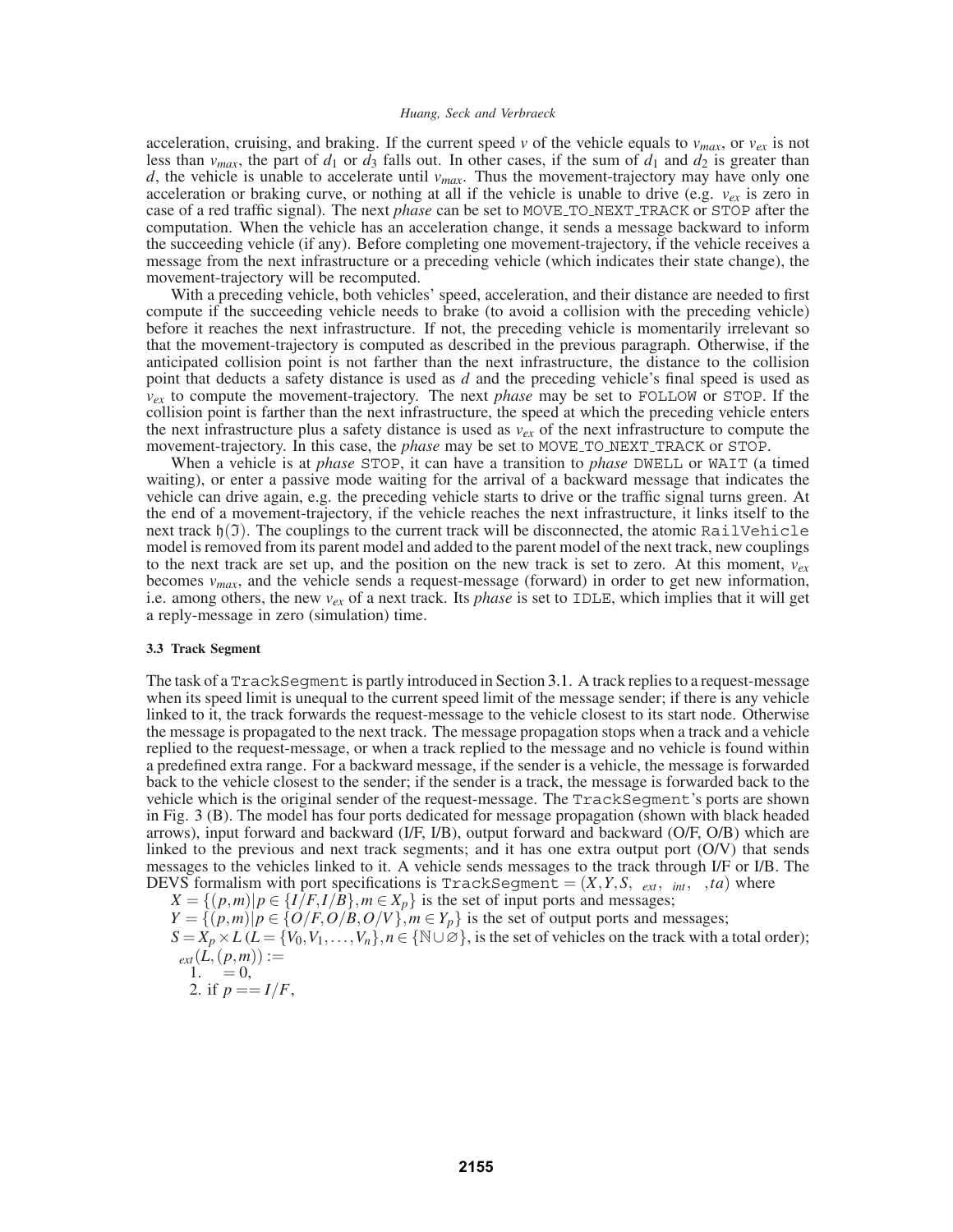if *<sup>m</sup>*.*sender* <sup>∈</sup> *<sup>L</sup>*, if <sup>∃</sup> *predecessor of m.sender* <sup>∈</sup> *<sup>L</sup>*, (1) if *m.sender's preceding vehicle not found*, a. *m*(*receiver* = *predecessor*,*d* = *m*.*d* + *predecessor*.*position*− *predecessor*.*length*), b. *send message to vehicle* = *true*, (2) if *m.sender's next track not found*, *send message forward* = *true*, else, *send message forward* = *true*, else,  $(1)$  if *m.sender's next track not found*, if *this*. $v_{max} \neq m$ .sender. $v_{max} \wedge this$ . $v_{max} \neq \infty$ ,  $(1)$  *m*(*sender* = *this, contemplated\_receiver* = *m.sender, d* = 0),  $(2)$  *send message backward* = *true*, else, *send message f orward* = *true*, (2) if *m.sender's preceding vehicle not found*, if  $L \neq \emptyset$ , (1)  $m(receiver = V_n, d = m.d + V_n. position - V_n.length),$  $(2)$  *send\_message\_to\_vehicle = true*, else if *m.sender's next track found* ∧  $m.d-m.sender.d<sub>I</sub> > m.sender.d<sub>braking</sub> + m.sender.d<sub>safety</sub>$ , //do nothing (stop message propagation), else, *send message f orward* = *true*, else if  $p == I/B$ , if  $L == \emptyset$ ,  $m(d = m.d + this.length)$ , send message backward = true, else,<br>if *m.sender.type* == *vehicle*, *if m.sender* ∈ *L*,<br>*if*  $\exists$  *successor of m.sender* ∈ *L*,  $m(receiver = successor, d = m.d - successor, position)$ , *send message to vehicle* = *true*, else, *send message backward* = *true*, else, send message to  $V_0 \in L$ , else, if *m*.*contemplated\_receiver* ==  $\varnothing$ , send message to  $V_0 \in L$ , else if *m*.*contemplated\_receiver*  $\in L$ , (1) *m*(*receiver* = *m*.*contemplated receiver*,*d* = *m*.*d* +*this*.*length*−*receiver*.*length*),  $(2)$  *send\_message\_to\_vehicle = true*, else,  $m(d = m.d + this.length)$ , *send\_message\_backward = true*;  $\delta_{int} := \sigma = \infty;$ λ(*send message f orward*, *send message backward*, *send message to vehicle*) := 1. if *send* message *forward*, send message forward:  $(p,m) = (O/F, m(d = m.d + this.length)),$ 2. if *send message backward*, send message backward:  $(p,m) = (O/B,m)$ ; 3. if *send message to vehicle*, send message to vehicle:  $(p,m) = (O/V, m)$ ;  $ta = \sigma$ .

### **3.4 Sensor, Signal, Control Unit, and Coupled Models**

A Sensor's ports are shown as Fig. 3 (C). Compared to a TrackSegment, it has one extra output port, the sensor output (O/S). A Sensor is a specialization of a TrackSegment with one additional function: when a vehicle is linked to the sensor, it triggers the sensor, and a message is sent at the output port O/S to inform, e.g. a control unit, about this activity. At the same time, an internal transition of the sensor is scheduled, based on the vehicle's speed, acceleration, and length (plus an offset), when the vehicle will release the sensor. If meanwhile the vehicle changes its movement (i.e. acceleration), the sensor will get the vehicle's backward message and correspondingly reschedule the internal transition of sensor release. At the occurrence of the internal transition, a notify message is sent out at port O/S.

A signal (LinesideSignal) is a specialized Sensor with an extra input port from a control unit (I/CU); see Fig. 3 (D). Through this port, the signal receives messages which inform the signal how to change its state, e.g. from red to green or vice versa. Once its state is changed, the LinesideSignal sends a message backward to inform the closest vehicle (approaching). A signal has the functions of a sensor, since the information about a vehicle passing the signal is often needed. A ControlUnit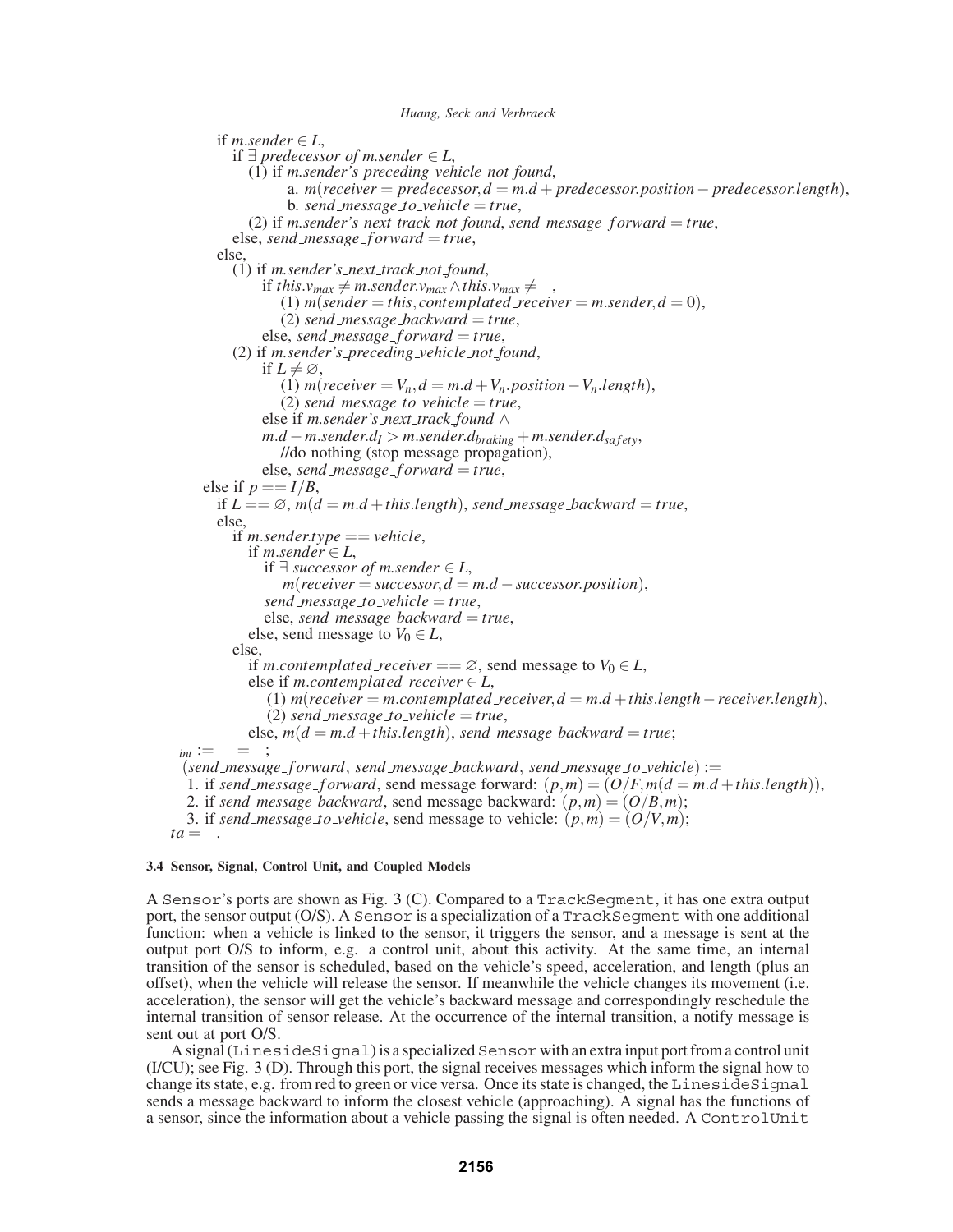has its input port (I/S) coupled to one or more Sensors, and its output port (O/LS) coupled to one or more LinesideSignals; see Fig. 3 (E). Based on the sensor information, the ControlUnit computes the state changes of the signals. A control unit is typically placed in a block section or an intersection.

Sensors, signals, and control units are sub-components of coupled infrastructure components such as stops, stations, intersections, and block sections. An infrastructure component is constructed by organizing the coupling relation of its sub-components, and defining the control logic in the control unit. A block section, for example, is composed of one signal at the entrance of the section, and one or more track segments that constitute the section area. Its control unit is defined differently if the section applies one-block or multi-block signaling (Pachl 2002).

## **4 MODEL EXAMPLE AND PERFORMANCE ASSESSMENT**

In this section, an example of The Hague city center tunnel in The Netherlands (Fig. 5) is chosen to illustrate the use of LIBROS-II components and to compare the model performance with LIBROS. Although simple, the example is sufficient to show the typical structure of a LIBROS-II model. Only one direction of the traffic current is shown (from left to right). In the tunnel, there is a stop with two stopping places ( $TS_2$  and  $TS_3$ ). The stop is guarded by a signal, which is red when either  $TS_1$  or the second stopping place  $(TS_2)$  is occupied by a tram. If the first stopping place  $(TS_3)$  is occupied and both the *TS*<sub>1</sub> and *TS*<sub>2</sub> are cleared, the signal is yellow. If the block section is completely cleared, the signal turns green. The speed limit in this tunnel is 45 km/h, and it is reduced to 35 km/h if the signal is yellow.

The model structure specified in LIBROS-II is illustrated in Fig. 6. The boxes with bold lines are coupled models. The *Top Level Model* contains a *Block Section*, two *Track Segment*s, and a *Source* and a *Sink* which respectively generates and removes vehicles. The *Block Section* has a *Signal*, a *Control Unit*, etc. Besides vehicle position detection, the *Sensor* in the *Stop* is used by the vehicles to identify the position of the stopping places before the vehicles reach the *Stop*. An extra *Sensor* is placed at the end of the block section to detect clearance.

The example is also modeled with the LIBROS library in order to compare their performance. The model with LIBROS has one *Track*. The positions of the other components are relative to the track using offsets. The block section is a component in the physical layer of the library, and its control logic is defined in the control layer; see e.g. Kanacilo and Verbraeck (2005).



Figure 5: A model example - The Hague city center tunnel.



Figure 6: The tunnel model structure with LIBROS-II.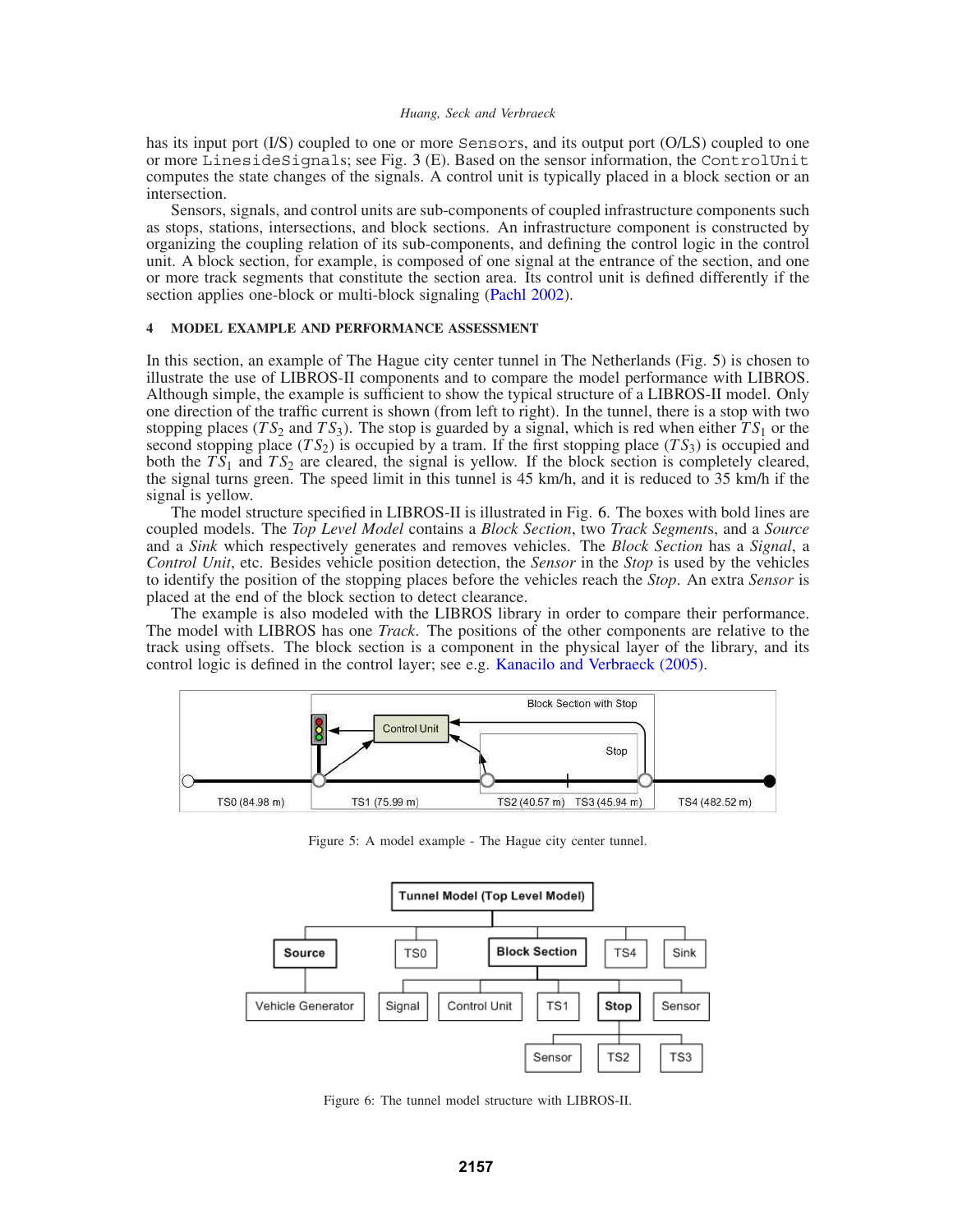

Figure 7: Performance comparison of the LIBROS and LIBROS-II model examples.

Experiments with different vehicle generation frequencies (15 to 60 vehicles/h) are run with both models. These frequencies represent the lower and higher bounds of the traffic intensity of tram operation in the city of The Hague. The simulation run length is 2 hours. The vehicles in the LIBROS model are simulated with an integration step of 0.05 seconds to obtain a train positioning accuracy of 0.625 meters in the worst case, considering the maximum speed of 45 km/h. The train positioning in LIBROS-II is computed as described in Section 3.2 with floating point precision. As shown in Fig. 7 (a), within the boundary of the experimentation, the execution times of both the LIBROS and LIBROS-II models evolve linearly as a function of the vehicle generation frequency. However, the latter is consistently lower compared to the former with a factor of 5.

The execution times (for the frequencies 15, 30, and 60 vehicles/h) are categorized by library package as shown in Fig. 7 (b). (The three highest categories are shown.) The underlying simulation mechanisms (namely the integrator and the event-scheduler), communication schemes, and the model components in both models are compared. In the LIBROS model, the general discrete behavior is handled by *model component*s; specific vehicle movement computation depends on the *integrator*; and the object-to-object communication is carried out by *publish-subscribe*. The latter two are contained in DSOL. In the LIBROS-II model, the general behavior is handled by *model component*s; object-toobject communication is carried out by ESDEVS; and *event-scheduling* is performed by DSOL. In Fig. 7 (b), the LIBROS model components hold a higher percentage of the total execution time than those of LIBROS-II. The communication in the LIBROS-II models (by message exchange through ports) produces less overhead than using publish-subscribe. As expected, the integrator is computationally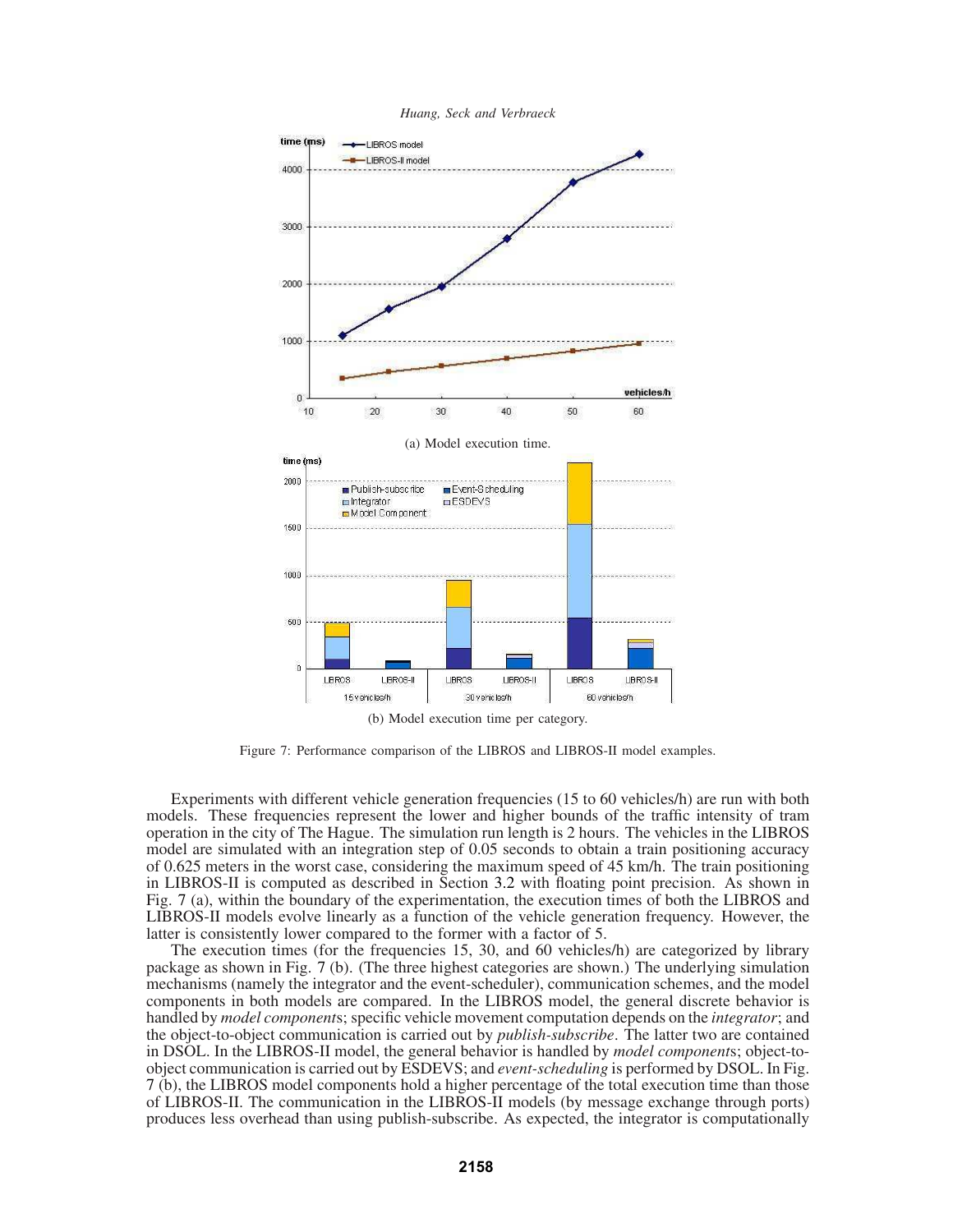more demanding than the event-scheduler. It is the primary component in the LIBROS model that occupies the highest portion of the execution; so is the event-scheduler in LIBROS-II. Although both components play a comparable role in each model, the design choice of a continuous model such as in LIBROS has little influence on the efficiency of the numerical solution. On the contrary, the efficiency of event-scheduling as that used in LIBROS-II is a result of the model design and the event-triggering strategy. This opens up possibilities for further research to improve model design. Although the execution time in the example counts in seconds, in large-scale railway simulation e.g. of a city or a country, efficiency becomes important when the model is microscopic and high quality data visualization of the simulation is required.

### **5 CONCLUSIONS AND FUTURE RESEARCH**

In this paper, we reviewed the LIBROS library, in which the train movement is represented by differential equations and the other railway components are modeled with discrete-event abstraction. The LIBROS-II library is introduced, where the DEVS formalism is used for the railway model specification. An example is modeled with both libraries, and their performances are compared. We conclude that, with comparable model detail and accuracy, the LIBROS-II models specified by the DEVS formalism yield a higher performance than the LIBROS models. Modularity of the model component can be obtained through a careful object-oriented analysis and design; however, by following the DEVS formalism, modularity is guaranteed by allowing message based communication between components. Future research will focus on assessing the scalability of the approach by implementing a large-scale railway network. With its high performance, one can envision an integration of the simulation library within advanced real-time applications such as traffic control systems and interactive training games.

## **ACKNOWLEDGMENTS**

The authors would like to acknowledge the support of HTM Urban Public Transport, The Hague, the Netherlands.

## **REFERENCES**

- Baldwin, C. Y., and K. B. Clark. 2000. *The power of modularity*, Volume 1 of *Design Rules*. MIT Press.
- Eugster, P. T., P. A. Felber, R. Guerraoui, and A.-M. Kermarrec. 2003. The many faces of publish/subscribe. *ACM Computing Surveys* 35 (2): 114–131.
- Gamma, E., R. Helm, R. Johnson, and J. Vlissides. 1994. *Design patterns: Elements of reusable object-oriented software*. Addison-Wesley.
- Giambiasi, N., B. Escude, and S. Ghosh. 2000. Gdevs: A generalized discrete event specification for accurate modeling of dynamic systems. *Transactions of the Society for Computer Simulation* 17 (3): 120–134.
- Hansen, I. A., and J. Pachl. (Eds.) 2008. *Railway timetable & traffic: Analysis-modelling-simulation*. Eurailpress.
- Jacobs, P. H. M. 2005. *The DSOL simulation suite enabling multi-formalism simulation in a distributed context*. Ph. D. thesis, Delft University of Technology, the Netherlands.
- Jacobs, P. H. M., N. A. Lang, and A. Verbraeck. 2002. D-SOL: A distributed java based discrete event simulation architecture. In *Proceedings of the 2002 Winter Simulation Conference*, ed. J. L. S. E. Yücesan, C.-H. Chen and J. M. Charnes, 793–800: IEEE.
- Kanacilo, E. M., and N. v. Oort. 2008. Using a rail simulation library to assess impacts of transit network planning on operational quality. In *WIT Transactions on the Built Environment*, Number 103, 35–43. WIT Press.
- Kanacilo, E. M., and A. Verbraeck. 2005. A distributed multi-formalism simulation to support rail infrastructure control design. In *Proceedings of the 2005 Winter Simulation Conference*, 2546– 2553: IEEE.
- Kanacilo, E. M., and A. Verbraeck. 2006. Simulation services to support the control design of rail infrastructures. In *Proceedings of the 2006 Winter Simulation Conference*, 1372–1379: IEEE.
- Kanacilo, E. M., and A. Verbraeck. 2007. Assessing tram schedules using a library of simulation components. In *Proceedings of the 2007 Winter Simulation Conference*, 1878–1886: IEEE.
- Kofman, E. 2003. Quantization-based simulation of differential algebraic equation systems. *Simulation* 79 (7): 363–376. Cited By (since 1996): 4.